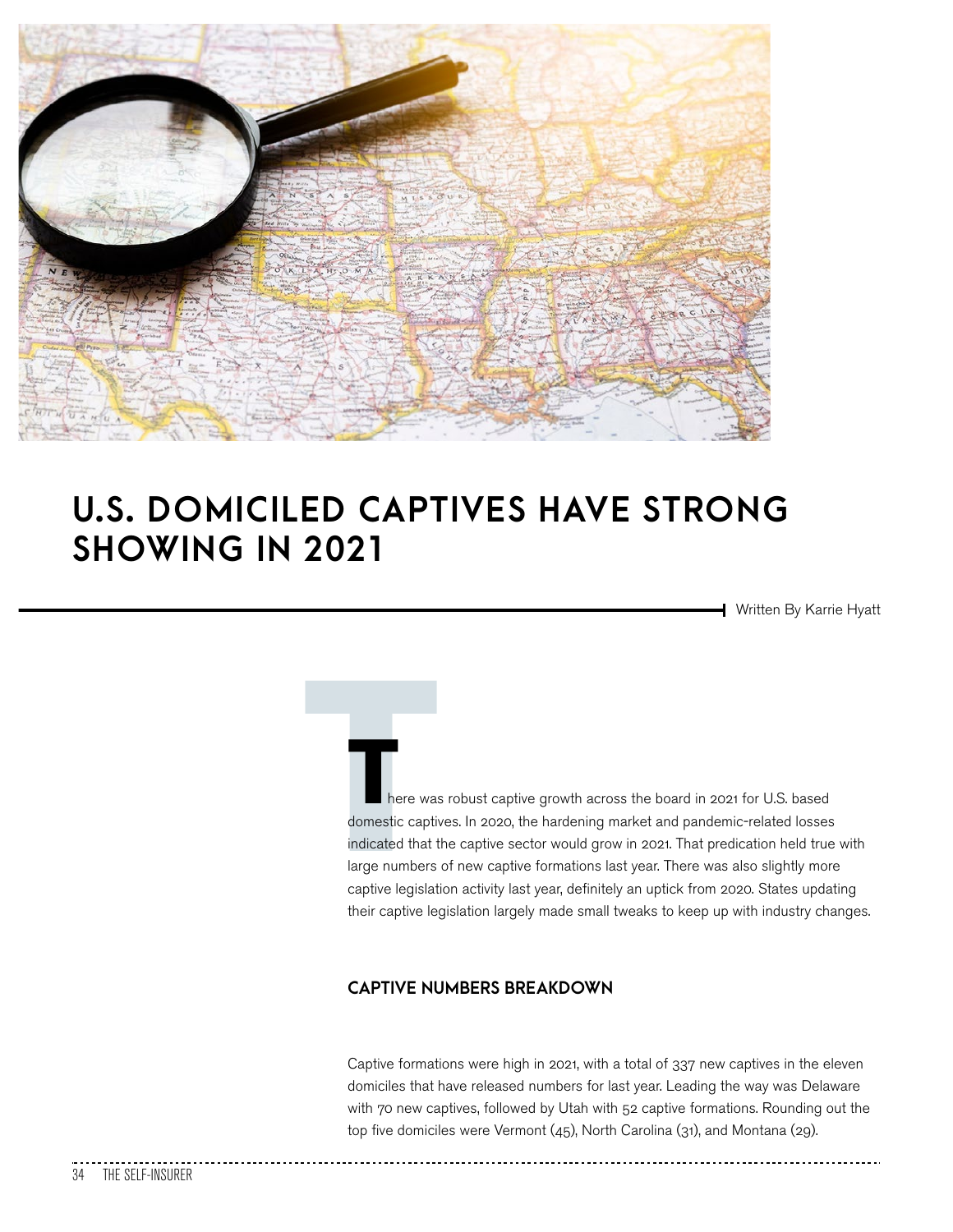In both 2020 and 2021, Delaware licensed 70 new captives. This was up from 56 in 2019. The domicile reports that the total number of captives in the state is 759, which would put Delaware ahead of every other domicile in terms of numbers. However, this total includes series and cell captives which most domiciles don't include in their total number of captives.

Utah may have had the second largest number of formations last year, but their overall number of captives went down slightly from 396 in 2020 to 384 at the end of last year. In fact, this was the second year of decline in the state's total captive numbers after reaching a high of 441 in 2019. In the first few months of 2022, however, Utah has already reported licensing a large number of new captives.

Vermont had a strong year, which also saw the domicile celebrating its  $40<sup>th</sup>$ anniversary

as a captive domicile. Their 45 new captives go on record as the fourth highest year of growth. After two years of static total number of captives both 2019 and 2020 finished with a total of 589 captives— Vermont's total number of captives rose to 620.

While no longer a new captive domicile, yet still one of the most recent, North Carolina continues their dynamic growth with 31 new captive formations in 2021, taking the number of captives from 250 in 2020 to 257 in 2021. The domicile is looking forward to a strong 2022 with several new captives licensed and new applications already being processed. Debbie Walker, who has been the captive regulator in the state since it passed captive law, has retired from the position. She oversaw the creation of captive regulation and its rapid growth to a large, wellregarded domicile. Her replacement, Lori Gorman, is a long-time financial analyst in the state, and will likely carry on Walker's successful policies.

Montana continues to license a large number of captives each year, with 29 last year. However, since their 2019 high of 288 total captives the domicile's total numbers have been in decline. In 2020, the domicile finished the year with 270. The number of total captives also went down again in 2021, with the domicile finishing with 261.

With 27 new captive formations in 2021, their highest number of formations yet, Arizona had a banner year. Last year's growth was more than double 2020's 12 formations. The domicile's numbers continue to grow, going from 121 in 2019 to 149 in 2021.

Washington, D.C. came in just behind Arizona with 26 formations, giving the domicile 175 total captives, up from 159 in 2020.

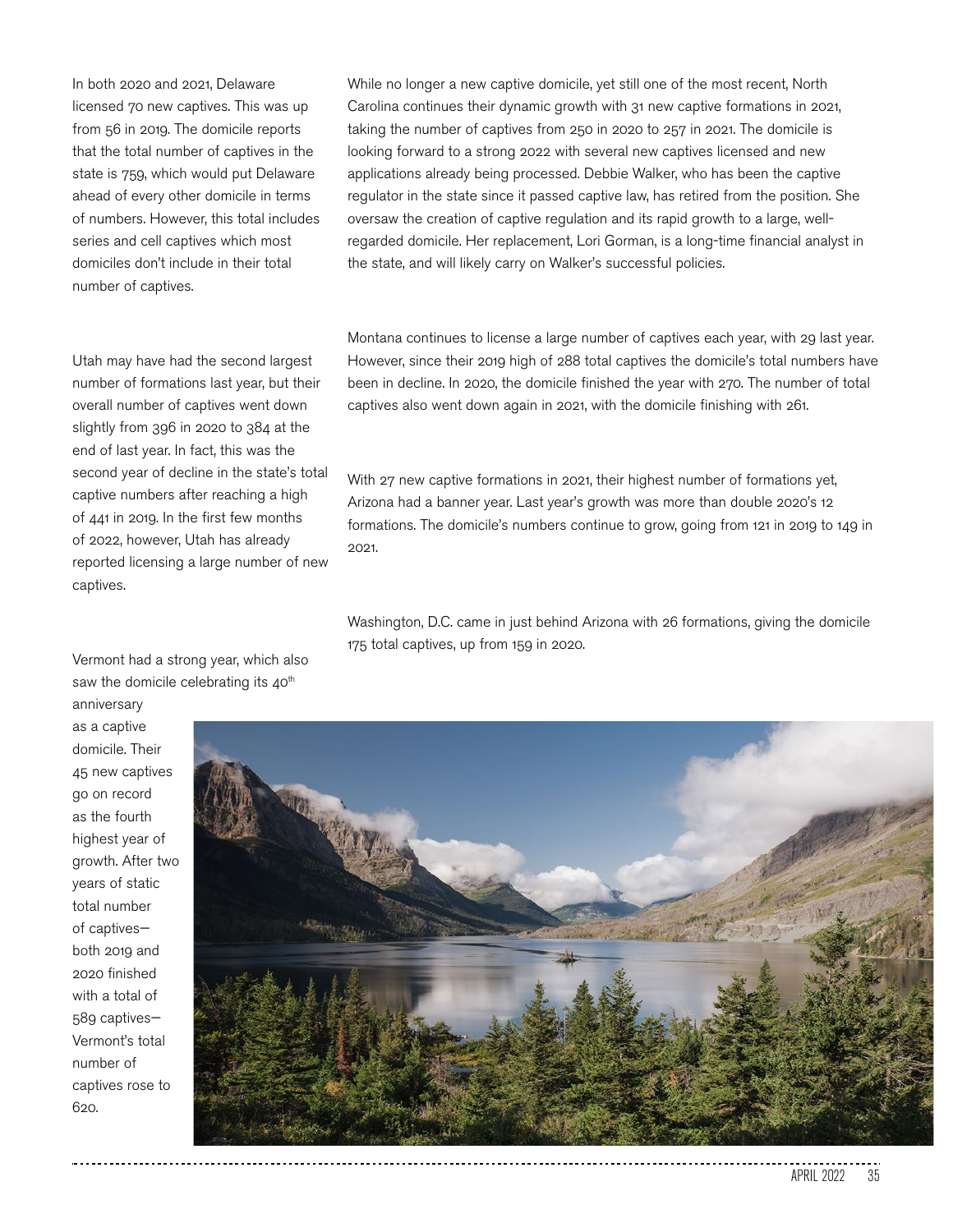Hawaii, one of the oldest captive domiciles, continues to be a be a quiet force in captive sector with 17 new captives in 2021. This brings the total number of captives to 251, up from 242 in 2020.

Connecticut added 13 new captives last year, more than twice the number the year before, for a total of 35 captives. Missouri added six new captives for a total of 80.

Notably missing from this list is Tennessee. This domicile usually has a strong showing in both formations and total number of captives, but the state had not yet released data for 2021 at the time of publication. The state's captive insurance department has seen some rapid turnover in the leadership department since the end of 2019. Its most recent director, Belinda Foreman, left the position last summer. The interim director, Jonathan Habart, was appointed permanently to to position in November.

### **DOMICILE LEGISLATIVE UPDATES**

In 2021, Delaware updated its captive law to allow for three key issues. The first part of the updated legislation allows for captive structures to be classified as "registered series," which will allow for greater transparency. The update also clarifies provisions regarding the insuring of a parent company's risks. The third provision changes the period of dormancy for captives that elect to take it from one calendar year of inactivity, to twelve consecutive months of inactivity. This change will allow captive

owners to enter into dormancy sooner and is meant to encourage owners to consider dormancy first rather than dissolution.

Not a change to captive legislation, but a change to existing law that will affect captives, in January of this year the Delaware state legislature passed a bill that allows corporations to use captive insurance companies to insure directors and officers liability insurance.

In May 2021, Governor Phil Scott signed into law Vermont's updated captive legislation. Vermont updates its captive law nearly every year with minor changes and adjustments to keep it the most attractive captive domicile in the U.S. Last year's update allowed for protected cell captives to more easily convert to a standalone captive or to a different type of cell captive. It also simplified the processes pertaining to redomestication, captive mergers, and organizational document filings prior to a captive being licensed.

### **INNOVATIVE STOP LOSS AND ANCILLARY SOLUTIONS**



At BenefitMall, we know that employer groups benefit most from treating their health plan as an investment rather than an expense. Our team of self funded consultants can help you succeed by offering:

- Reporting, Compliance Services and Plan Document Review
- Billing and Premium Collection
- Ancillary Products and Services
- Unbiased Expertise and Review
- Initial Placement, Implementation and Renewal of Coverage
- Claims Audit, Submission, Tracking, and Resolution Services



www.benefitmall.com 888.248.8952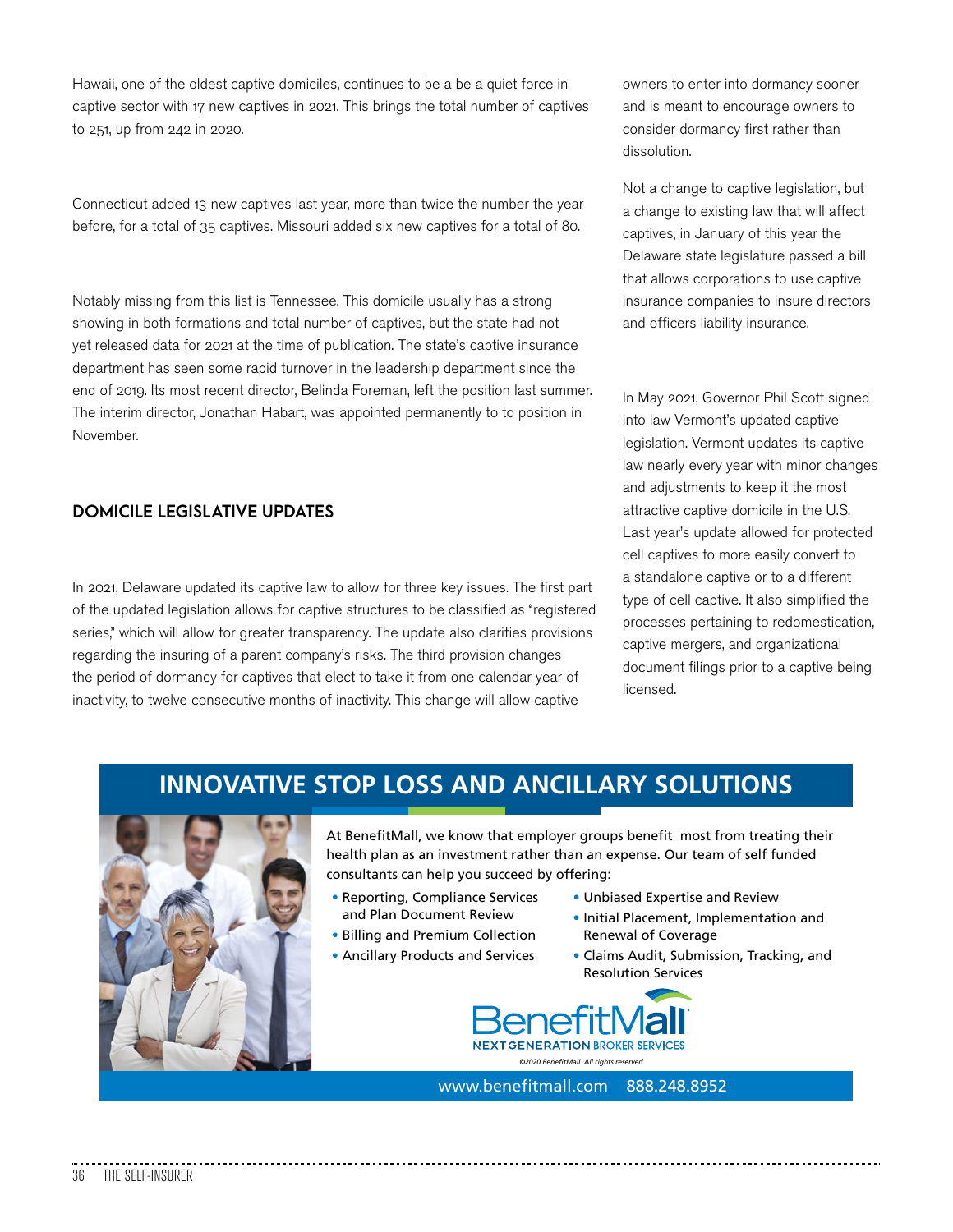# Scalable Solutions for Self-Funded Employers

We're a leading third party administrator for self-funded employers of all sizes, in all industries. Driven by the unique needs of our employers and brokers, our proprietary technology systems enable us to administer cost-effective plan designs that match the needs of your organization.

### **Full Suite of Solutions**

In addition to claims and benefits administration, we offer pharmacy benefit management, health management and wellness programs, stop-loss insurance, and print and payment solutions.

#### **Seamless Integration**

We offer a broader range of services compared with other TPAs and administer solutions that seamlessly integrate with your vendors.

### See What Pinnacle Can Do For You

866.930.PCMI Quotes@pinnacleTPA.com www.PinnacleTPA.com